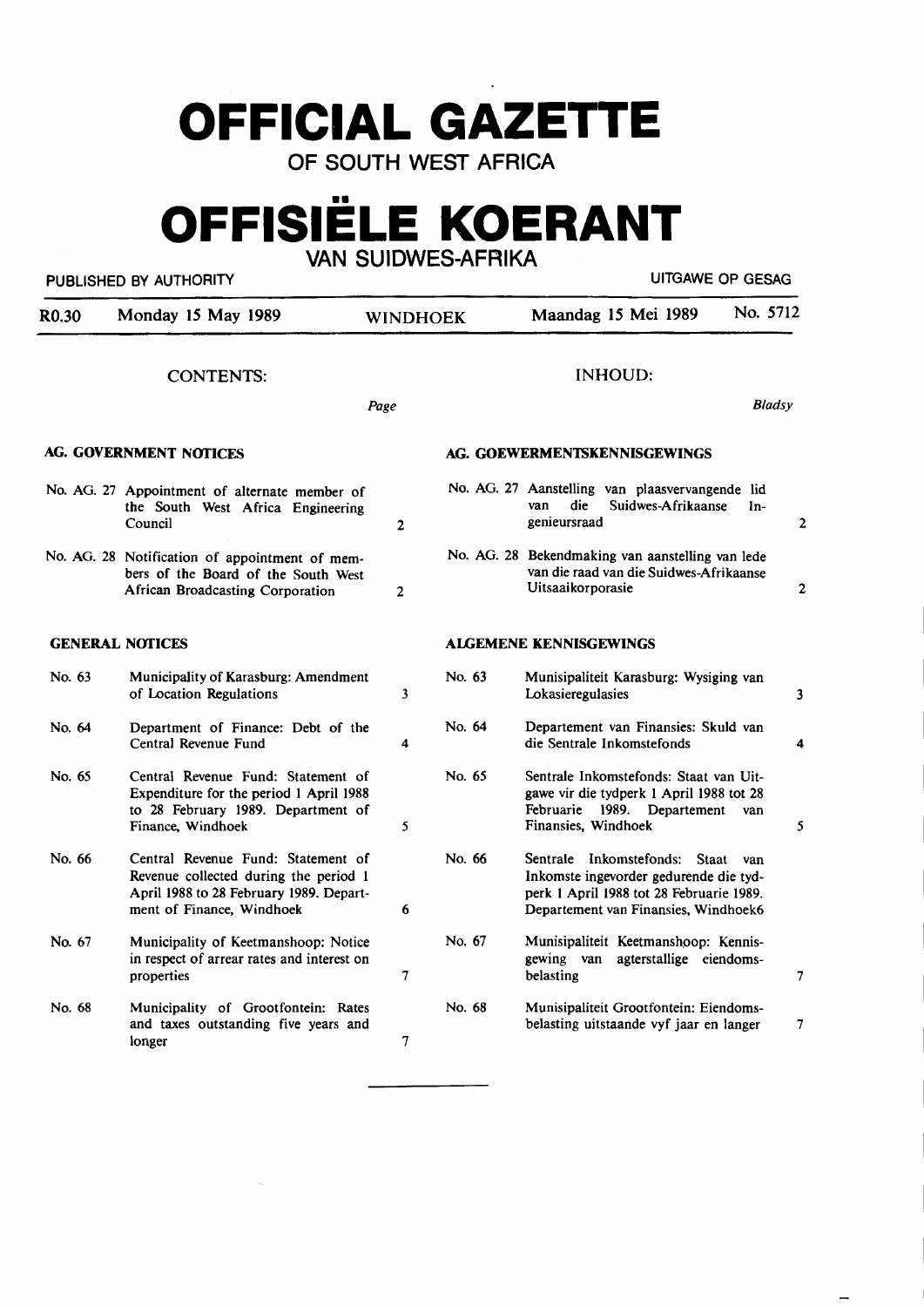Office of the

ADMINISTRATOR-GENERAL FOR THE TERRITORY OF SOUTH WEST AFRICA

DEPARTMENT OF CIVIC AFFAIRS AND MANPOWER

No. AG. 27 1989

#### APPOINTMENT OF ALTERNATE MEMBER OF THE SOUTH WEST AFRICAN EN-GINEERING COUNCIL

It is hereby made known in terms of section 3(5) of the Engineering Profession Act 1986 (Act 18 of 1986), that the Administrator-General has under section 3(4) of the said Act appointed the person whose name is mentioned below with effect from 1 December 1988 and for a period of two years as an alternate member of the South West African Engineering Council for the person whose name is mentioned opposite it, being a member of the said council.

Alternate Member

Member

Von Jeney de Borosienö M.M.F.M. Stafford-Evans M.

DEPARTMENT OF NATIONAL EDUCATION

No. AG. 28 1989

### NOTIFICATION OF APPOINTMENT OF MEMBERS OF THE BOARD OF THE SOUTH WEST AFRICAN BROADCASTING **CORPORATION**

In terms of section 4(5) of the Broadcasting Act, 1976 (Act 73 of 1976), notice is hereby given that the Administrator-General has under section 4(2) Kantoor van die

**A.G. Goewermentskennisgewings** 

#### ADMINISTRATEUR-GENERAAL VIR DIE GEBIED SUIDWES-AFRIKA

#### DEPARTEMENT VAN BURGERSAKE EN **MANNEKRAG**

No. AG. 27 1989

#### AANSTELLING VAN PLAASVERVAN-GENDE LID VAN DIE SUIDWES-AFRIKAANSE INGENIEURSRAAD

Dit word hierby ingevolge artikel 3(5) van die Wet op die lngenieursprofessie, 1986 (Wet 18 van 1986), bekend gemaak dat die Administrateurgeneraal kragtens artikel 3(4) van genoemde Wet die persoon wie se naam hieronder vermeld word vanaf 1 Desember 1988 vir 'n tydperk van 2 jaar as plaasvervangende lid van die Suidwes-Afrikaanse lngenieursraad aangestel het vir die persoon wie se naam daarteenoor vermeld word, synde 'n lid van die genoemde raad.

Plaasvervangende Lid Lid

Von Jeney de Borosjenö M.M.F.M. Stafford-Evans M.

DEPARTEMENT VAN NASIONALE OP-VOEDING

No. AG. 28 1989

#### BEKENDMAKING VAN AANSTELLING VAN LEDE VAN DIE RAAD VAN DIE SUIDWES-AFRIKAANSE UITSAAI-KORPORASIE

Ingevolge artikel 4(5) van die Uitsaaiwet, 1976 (Wet 73 van 1976), word hierby bekend gemaak dat die Administrateur-generaal die volgende lede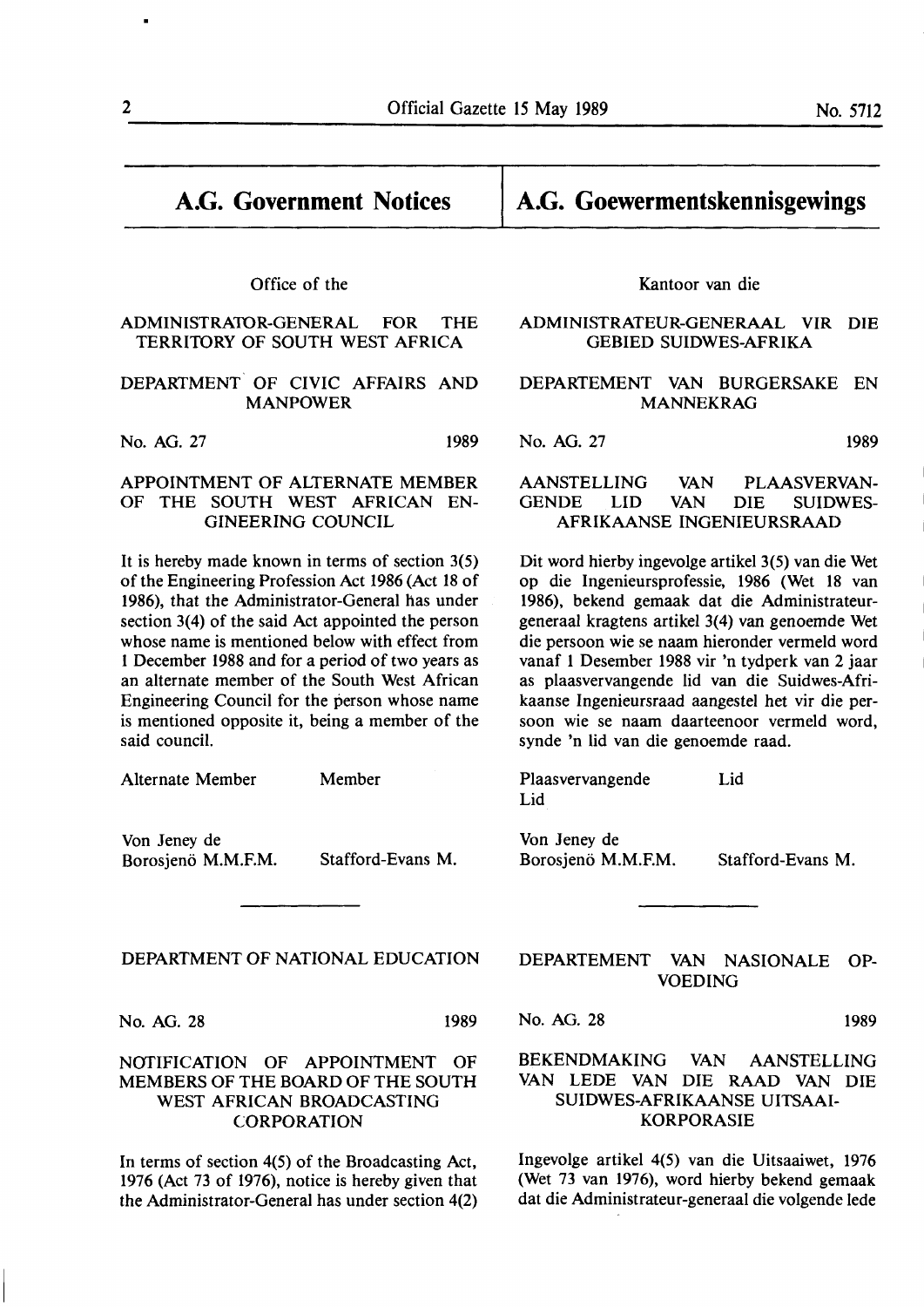of the said Broadcasting Act, 1976, appointed the following members to the board of the South West African Broadcasting Corporation for the period ending on 30 April 1992:

Coenraad Johannes Frederik Brand Karl **Werner** Rudolph List Ernst Theodore Meyer Theodore Sawyers

kragtens artikel 4(2) van genoemde Uitsaaiwet, 1976, in die raad van die Suidwes-Afrikaanse Uitsaaikorporasie aangestel het vir die tydperk wat eindig op 30 April 1992:

Coenraad Johannes Frederik Brand Karl Werner Rudolph List Ernst Theodore Meyer Theodore Sawyers

## **General Notices**

## **Algemene Kennisgewings**

No. 63

1989 No. 63

> MUNISIPALITEIT KARASBURG: WYSIGING VAN LOKASIEREGULASIES

Die raad van die Munisipaliteit Karasburg het kragtens artikel 32(2) van die Proklamasie op Inboorlinge in Stedelike Gebiede 1951 (Proklamasie *56* **van** 1951) die regulasies afgekondig by Goewermentskennisgewing 25 van **1949,** verder **gewy**sig soos in die Bylae uiteengesit.

Genoemde wysiging is deur die Administrateurgeneraal goedgekeur kragtens artikel 32(4) van genoemde Proklamasie op Inboorlinge in Stedelike Gebiede 1951.

#### BYLAE

Regulasie 16 word hierby gewysig deur paragraaf (c) deur die volgende paragraaf te vervang:

"(c) Huur van een van die volgende munisipale wonings per maand of gedeelte van 'n maand:

| $(i)$ Tipe C1              | R 9,20   |
|----------------------------|----------|
| $(ii)$ Tipe C <sub>2</sub> | R 9.50   |
| (iii) Tipe C3              | R11,50." |

1989

#### **MUNICIPALITY** OF **KARASBURG: AMENDMENT OF LOCATION REGU-LATIONS**

The council of the Municipality of Karasburg has under section 32(2) of the Natives (Urban Areas) Proclamation, 1951 (Proclamation *56* of 1951), further amended the regulations published under Government Notice 25 of 1949, as set out in the Schedule.

The said amendment has been approved by the Administrator-General under section 32(4) of the said Natives (Urban Areas) Proclamation, 1951.

#### **SCHEDULE**

Regulation 16 is hereby amended by the substitution for paragraph (c) of the following paragraph:

"(c) Rental for one of the following municipal dwellings per month or part of a month:

| $(i)$ Type C1              | R 9,20                 |
|----------------------------|------------------------|
| $(ii)$ Type C <sub>2</sub> | R 9,50                 |
| $(iii)$ Type C3            | R <sub>11</sub> ,50.". |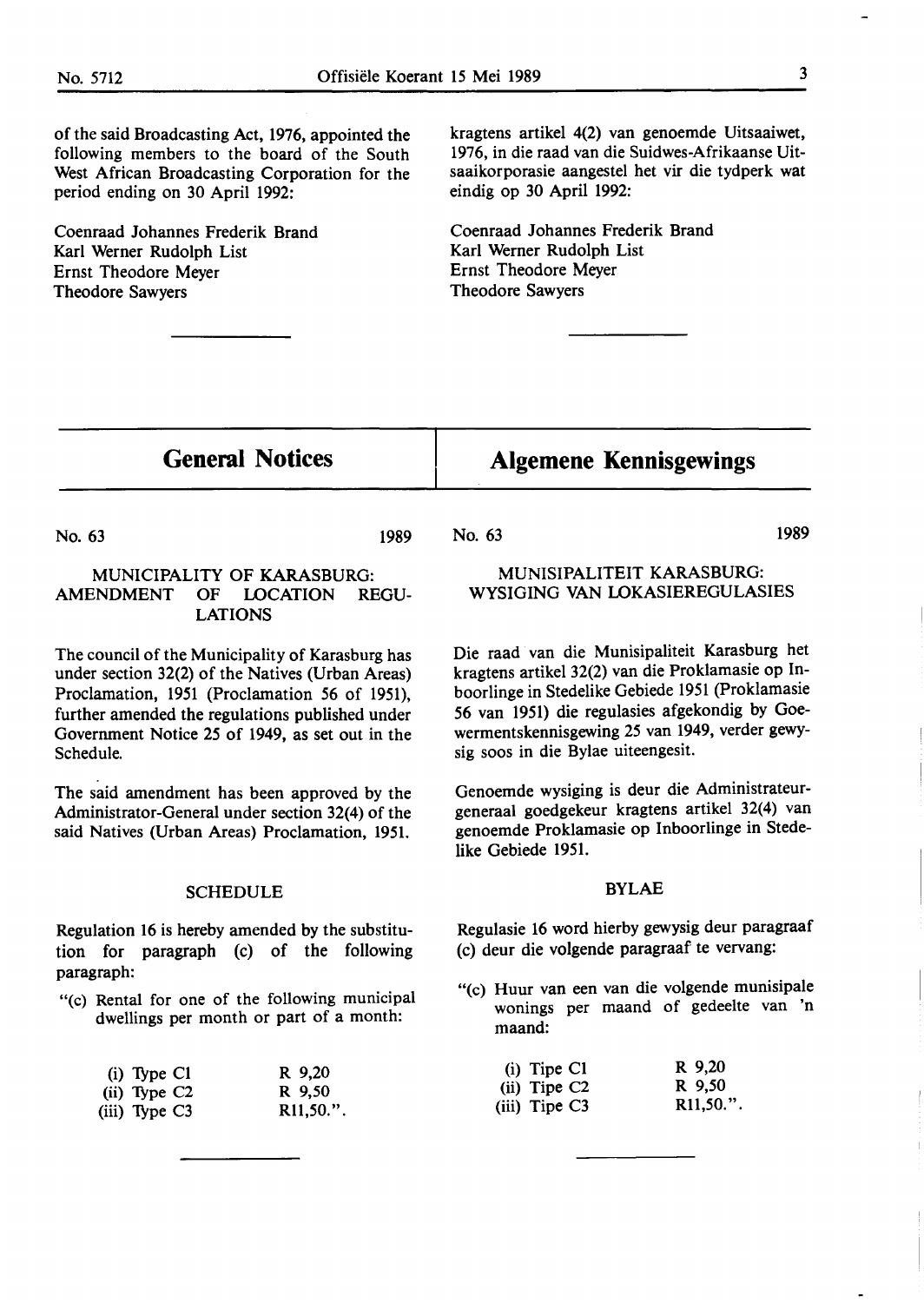I

I

I

I

I

I

I

I

No. 64 1989

### DEBT OF THE CENTRAL REVENUE FUND/ SKULD VAN DIE SENTRALE INKOMSTE-FONDS

STATEMENT OF DEBT WHICH WOULD LATER CONSTITUTE A CHARGE TO THE CENTRAL REVENUE FUND/

STAAT VAN SKULD WAT LATER 'N LAS TEEN DIE SENTRALE INKOMSTEFONDS SAL UITMAAK

| NATURE OF DEBT/<br>AARD VAN SKULD                     | DEBT ON/<br><b>SKULD OP</b><br>1988-03-31 | DEBT ON/<br><b>SKULD OP</b><br>1989-03-31 |
|-------------------------------------------------------|-------------------------------------------|-------------------------------------------|
|                                                       | R.                                        | R.                                        |
| Foreign loans -<br>Buitelandse lenings                | 160 411 629                               | 141 115 512                               |
| Term bonds -<br>Termyn effekte                        |                                           | 115 000 000                               |
| Stock loans -<br>Effektelenings<br>$\overline{1}$     | 569 716 400                               | 534 506 400                               |
| Other loans -<br>Ander lenings                        | 68 800 000                                | 101 700 000                               |
| Development Bonds -<br>Ontwikkelings-<br>$obligasies$ | 1 517 960                                 | 1 304 210                                 |
| Total - Totaal                                        | 800 445 989                               | 893 626 122                               |

Subject to auditing / Onderhewig aan ouditering

Department of Finance Departement van Finansies **WINDHOEK**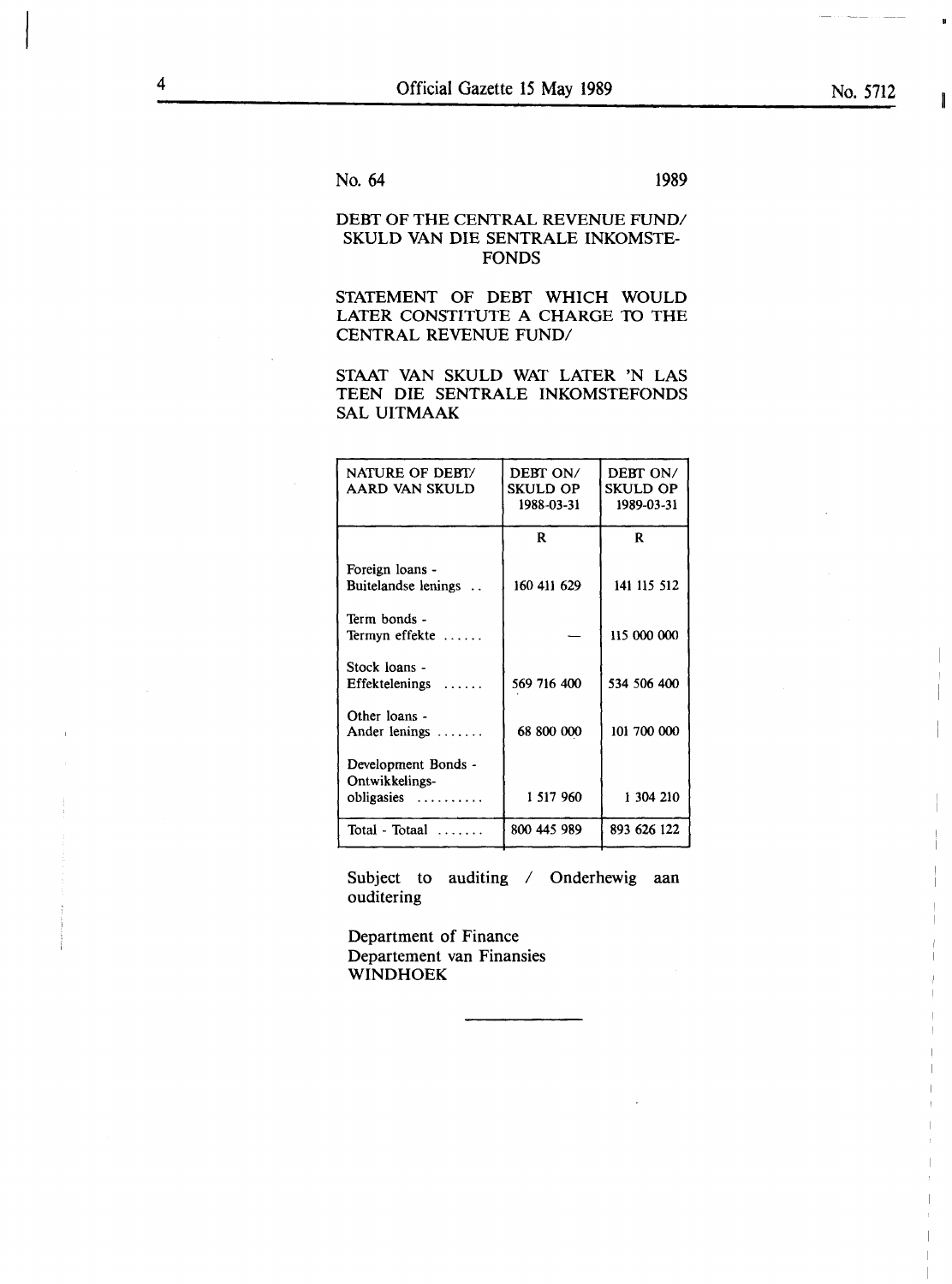#### CENTRAL REVENUE FUND

#### SENTRALE INKOMSTEFONDS

STATEMENT OF EXPENDITURE FOR THE PERIOD 1 **APRIL 1988** TO

# I<br>I STAAT VAN UITGAWE VIR DIE TYDPERK <u>1 APRIL 1988 TOT 28 FEBRUARIE 1989</u>

28 FEBRUARY **1989** 

#### DEPARTMENT OF FINANCE, WINDHOEK

#### DEPARTEMENT VAN FINANSIES, WINDHOEK

| <b>VOTE</b>                                                                                                                                                                                                                                                                                                                                                                                                                                                                                                                                                                   | <b>ESTIMATE</b><br><b>BEGROTING</b>                                                                                                                                                                                                                                                                      |                                                                                                                                                                                                                                                                                                    | TOTAL 1 APRIL TO 28 FEBRUARY<br>TOTAAL 1 APRIL TOT 28 FEBRUARIE                                                                                                                                                                                                                                  | <b>BEGROTINGSPOS</b>                                                                                                                                                                                                                                                                                                                                                                                                                                                                     |
|-------------------------------------------------------------------------------------------------------------------------------------------------------------------------------------------------------------------------------------------------------------------------------------------------------------------------------------------------------------------------------------------------------------------------------------------------------------------------------------------------------------------------------------------------------------------------------|----------------------------------------------------------------------------------------------------------------------------------------------------------------------------------------------------------------------------------------------------------------------------------------------------------|----------------------------------------------------------------------------------------------------------------------------------------------------------------------------------------------------------------------------------------------------------------------------------------------------|--------------------------------------------------------------------------------------------------------------------------------------------------------------------------------------------------------------------------------------------------------------------------------------------------|------------------------------------------------------------------------------------------------------------------------------------------------------------------------------------------------------------------------------------------------------------------------------------------------------------------------------------------------------------------------------------------------------------------------------------------------------------------------------------------|
|                                                                                                                                                                                                                                                                                                                                                                                                                                                                                                                                                                               | 1988/89                                                                                                                                                                                                                                                                                                  | 1988/89                                                                                                                                                                                                                                                                                            | 1987/88                                                                                                                                                                                                                                                                                          |                                                                                                                                                                                                                                                                                                                                                                                                                                                                                          |
|                                                                                                                                                                                                                                                                                                                                                                                                                                                                                                                                                                               | R                                                                                                                                                                                                                                                                                                        | R.                                                                                                                                                                                                                                                                                                 | R.                                                                                                                                                                                                                                                                                               |                                                                                                                                                                                                                                                                                                                                                                                                                                                                                          |
| 1. Governmental Affairs<br>2. Finance<br>Statutory Amount<br>3. Civic Affairs and Manpower<br>4. National Education<br>5. Economic Affairs<br>6. Justice<br>Statutory Amount<br>7. Agriculture and Nature Conservation.<br>8. National Health and Welfare<br>Water Affairs<br>10. Central Personnel Institution<br>11. Posts and Telecommunications<br>12. Transport<br>13. Defence<br>14. Police<br>15. Auditor General<br>16. Assistance to Authorities<br>17. National Intelligence<br>18. Improvement of Conditions of Service<br>Payment by way of grace<br><b>TOTAL</b> | 82 957 000<br>149 721 000<br>251 546 000<br>121 133 000<br>124 630 000<br>23 321 000<br>16 870 000<br>660 000<br>51 442 000<br>97 992 000<br>83 733 000<br>10 884 000<br>78 366 000<br>155 714 000<br>221 357 000<br>158 345 000<br>1 990 000<br>446 639 000<br>4 500 000<br>29 777 000<br>2 111 577 000 | 47 658 235<br>83 002 470<br>223 711 768<br>86 866 761<br>108 084 411<br>17 594 630<br>15 190 049<br>646 128<br>44 007 569<br>91 575 259<br>69 293 997<br>7 597 115<br>59 128 695<br>114 788 304<br>144 214 878<br>133 977 436<br>1 824 654<br>384 463 590<br>4 125 000<br>4 3 4 8<br>1 637 755 297 | 42 666 423<br>97 812 168<br>165 018 253<br>73 383 017<br>89 115 854<br>112 542 772<br>13 033 888<br>692 939<br>39 916 396<br>80 538 870<br>66 559 825<br>5 249 566<br>60 873 855<br>83 585 573<br>122 355 553<br>103 057 968<br>1 409 007<br>345 277 885<br>4 200 164<br>33 234<br>1 507 323 210 | Owerheidsake<br>Finansies<br>Statutêre Bedraq<br>Burgersake en Mannekrag<br>Nasionale Opvoeding<br>Ekonomiese Sake<br>Justisie<br>Statutêre Bedraq<br>Landbou en Natuurbewaring<br>Nasionale Gesondheid en Welsyn<br>Waterwese<br>Sentrale Personeelinstelling<br>Pos- en Telekommunikasiewese<br>Vervoer<br>Verdediging<br>Polisie<br>Ouditeur-generaal<br>Bystand aan Owerhede<br>Nasionale Intelligensie<br>Verbetering van Diensvoorwaardes<br>Betaling by wyse van grasie<br>TOTAAL |

I I

I

-'° **00**  '°

 $\bullet$ 

z p

 $\mathbf{S}$ 

VI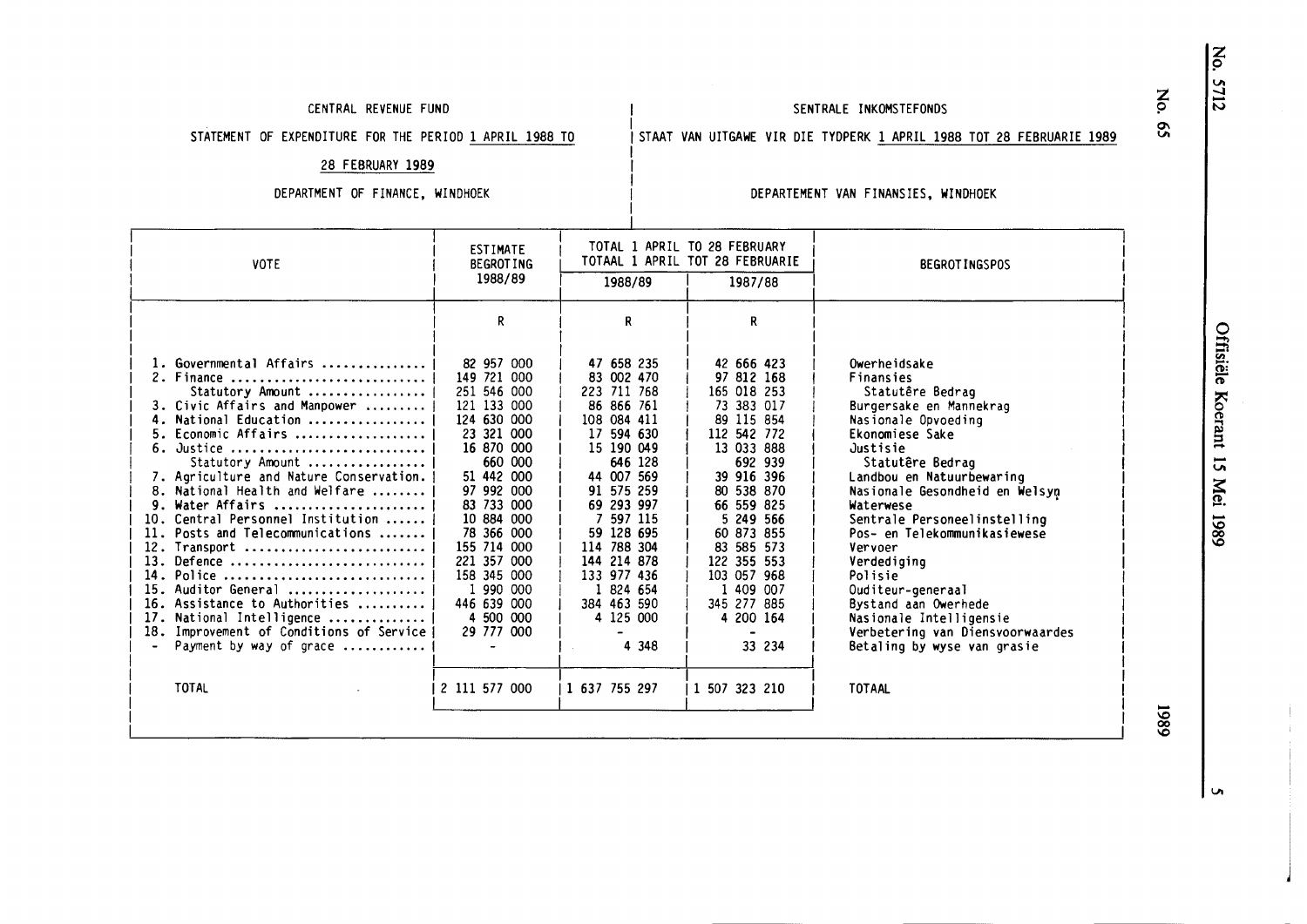| TO 28 FEBRUARY 1989                                                                                                                                     |                                                                                                     |                                                                                                     | TOT 28 FEBRUARIE 1989<br>DEPARTEMENT VAN FINANSIES, WINDHOEK                                       |                                                                                                                                                                          |  |  |
|---------------------------------------------------------------------------------------------------------------------------------------------------------|-----------------------------------------------------------------------------------------------------|-----------------------------------------------------------------------------------------------------|----------------------------------------------------------------------------------------------------|--------------------------------------------------------------------------------------------------------------------------------------------------------------------------|--|--|
| DEPARTMENT OF FINANCE, WINDHOEK                                                                                                                         |                                                                                                     |                                                                                                     |                                                                                                    |                                                                                                                                                                          |  |  |
| <b>VOTE</b>                                                                                                                                             | ESTIMATE<br><b>BEGROTING</b><br>1988/89                                                             | 1988/89                                                                                             | TOTAL 1 APRIL TO 28 FEBRUARY<br>TOTAAL 1 APRIL TOT 28 FEBRUARIE<br>1987/88                         | <b>BEGROTINGSPOS</b>                                                                                                                                                     |  |  |
|                                                                                                                                                         | R.                                                                                                  | R                                                                                                   | R.                                                                                                 |                                                                                                                                                                          |  |  |
| Revenue from own Sources:                                                                                                                               |                                                                                                     |                                                                                                     |                                                                                                    | Inkomste uit eie Bronne:                                                                                                                                                 |  |  |
| Tax and Duties<br>Loan Recoveries<br>Licences<br>Fines and Forfeitures<br>Departmental Revenue<br>Customs and Excise<br>TOTAL: REVENUE FROM OWN SOURCES | 744 620 000<br>35 105 000<br>12 755 000<br>3 000 000<br>260 869 000<br>394 200 000<br>1 450 549 000 | 722 856 548<br>19 779 620<br>11 179 494<br>2 755 887<br>242 085 950<br>361 350 000<br>1 360 007 499 | 560 624 209<br>16 715 670<br>3 222 030<br>2 462 576<br>168 788 850<br>320 100 000<br>1 071 913 335 | Belasting en Regte<br>Leningsverhalings<br>Lisensies<br>Boetes en Verbeurdverklarings<br>Departementele Inkomste<br>Doeane en Aksyns<br>TOTAAL : INKOMSTE UIT EIE BRONNE |  |  |
| Revenue from other Sources:                                                                                                                             |                                                                                                     |                                                                                                     |                                                                                                    | Inkomste uit ander Bronne:                                                                                                                                               |  |  |
| Contribution by the Government of<br>the Republic of South Africa<br>Contribution by the Administration<br>for Whites<br>Loans to be raised             | 313 784 000<br>3 500 000<br>168 221 000                                                             | 266 278 610<br>3 500 000<br>188 866 279                                                             | 263 848 000<br>66 121 620                                                                          | Bydrae deur die Regering van die<br>Republiek van Suid-Afrika<br>Bydrae deur die Administrsie vir<br><b>Blankes</b><br>Lenings aangegaan te word                         |  |  |
| TOTAL: REVENUE FROM OTHER SOURCES                                                                                                                       | 485 505 000                                                                                         | 458 644 889                                                                                         | 329 969 620                                                                                        | TOTAAL : INKOMSTE UIT ANDER BRONNE                                                                                                                                       |  |  |
|                                                                                                                                                         |                                                                                                     |                                                                                                     |                                                                                                    |                                                                                                                                                                          |  |  |

I 1 818 652 388 I 1 401 882 955

CENTRAL REVENUE FUND SENTRALE INKOMSTEFONDS

TOTAL REVENUE ....................... I 1 936 054 000

TOTALE INKOMSTE

STATEMENT OF REVENUE COLLECTED DURING THE PERIOD <u>1 APRIL 1988</u> STAAT VAN INKOMSTE INGEVORDER GEDURENDE DIE TYDPERK <u>1 APRIL 1988</u> TOT 28 **FEBRUARIE 1989** - - -

> Official ຼດ zette 15  $\tilde{\mathbf{H}}$ 686I *k*

- **1,0 00 1,0** 

 $\mathbf{u}$ 

**z**  p ~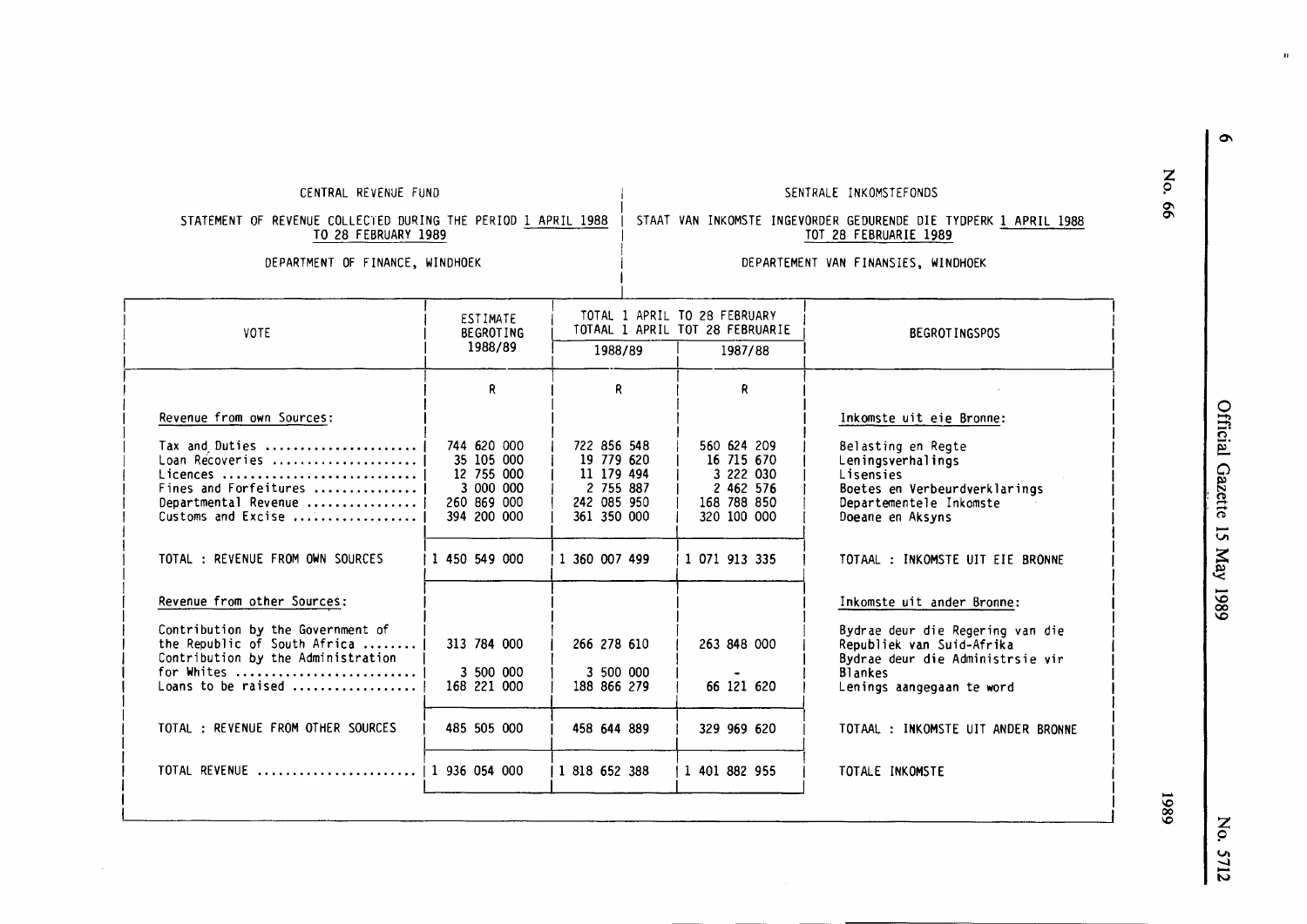#### MUNICIPALITY OF KEETMANSHOOP

No. 67 1989

#### **NOTICE**

Notice is hereby given in terms of Section 171(1) of the Municipal Ordinance No 13 of 1963 as amended to the following registered owners that the undermentioned properties will **be** sold to recover arrear rates and interest should it not be paid within three (3) months from the date of the last publication hereof.

### MUNISIPALITEIT VAN KEETMANSHOOP

No. 67 1989

KENNISGEWING

Kennis geskied hiermee kragtens Artikel 171(1) van die Munisipale Ordonnansie Nr 13 van 1963, soos gewysig, aan die ondergenoemde persone wat die geregistreerde eienaars van die ondervermelde erwe is, dat die erwe verkoop sal word ter verhaling van agterstallige eiendomsbelasting en rente indien u sou nalaat om dit te betaal binne drie (3) maande vanaf datum van laaste publikasie hiervan.

| Registered<br>Owners                 | Erf No                          | Area Square<br>Meter | Geregistreerde<br>Eienaar           | Erf Nr                          | Grootte<br>Vierkante meter |
|--------------------------------------|---------------------------------|----------------------|-------------------------------------|---------------------------------|----------------------------|
| LJ Bock<br>FZ Feris                  | 72 (Krönlein)<br>126 (Krönlein) | 600<br>607           | LJ Bock<br>FZ Feris                 | 72 (Krönlein)<br>126 (Krönlein) | 600<br>607                 |
| P.J. BOONZAAIER<br><b>TOWN CLERK</b> |                                 |                      | P J BOONZAAIER<br><b>STADSKIFRK</b> |                                 |                            |

STADSKLERK

#### MUNICIPALITY OF GROOTFONTEIN

No. 68 1989

#### RATES AND TAXES OUTSTANDING FIVE YEARS AND LONGER:

Notice is hereby given to the registered owners or their successors in title that the undermentioned properties in Grootfontein Town, in terms of the Municipal Ordinance 13 of 1963, Article 171(1) to (8), will be sold to recover arrear rates and interest should it not be paid within THREE MONTHS from the date of the last publication hereof.

#### GROOTFONTEIN MUNISIPALITEIT

No. 68 1989

#### EIENDOMSBELASTING UITSTAANDE VYF JAAR EN LANGER:

Kennis geskied hiermee aan die ondergemelde geregistreerde erfeienaars of hul opvolgers in titel, dat die ondergenoemde erwe, geleë in Grootfontein Dorp, kragtens die Munisipale Ordonnansie 13 van 1963 Artikel 171(1) tot (8) verkoop sal word ter verhaling van agterstallige eiendomsbelasting en rente indien u nalaat om dit te betaal binne DRIB MAANDE vanaf datum van laaste publikasie hiervan.